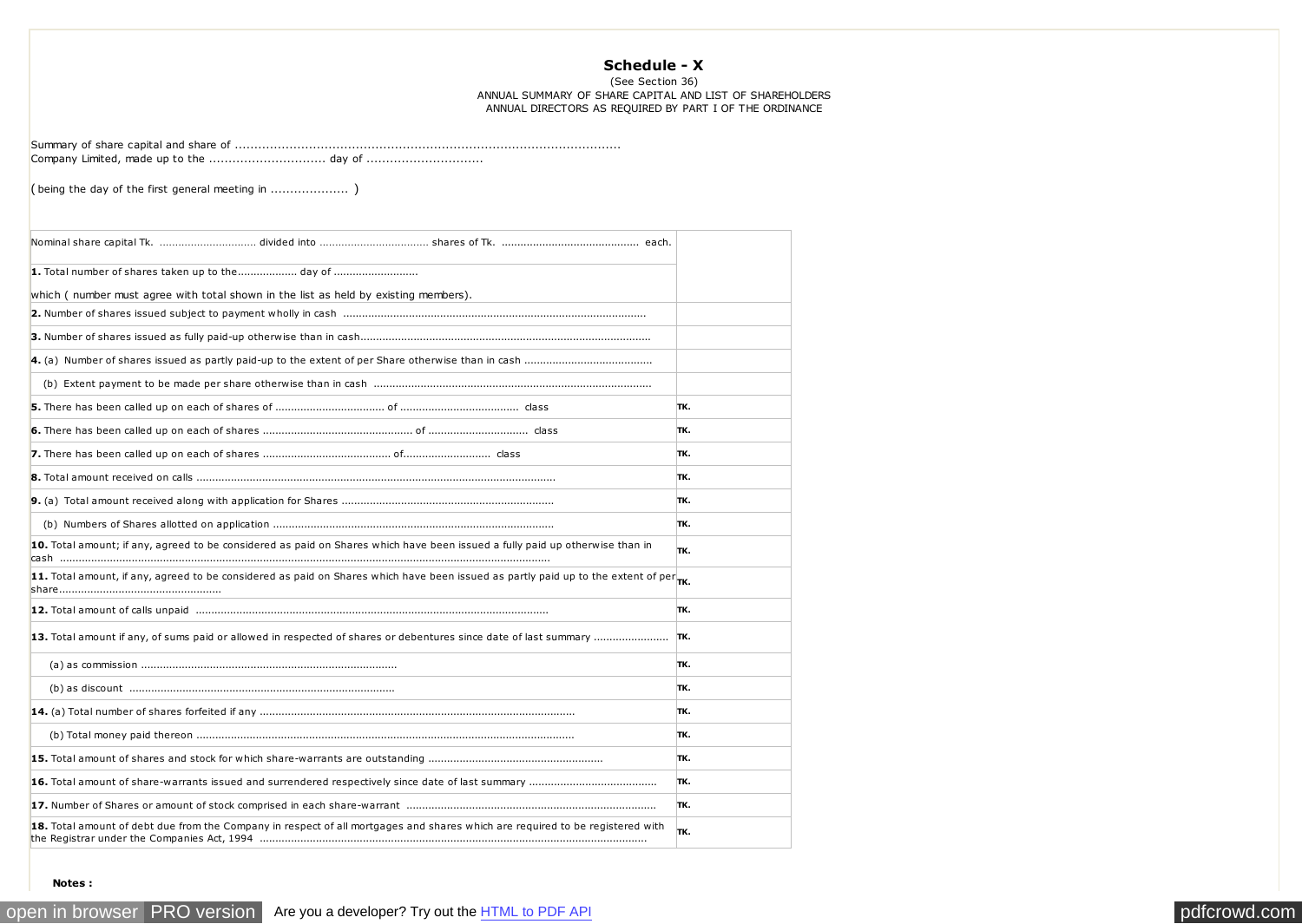(a) When there are shares of different kinds or amounts (e.g. preference and ordinary of Tk. 200 or Tk. 100) state the numbers and nominal value separately.

(b) Where various amounts have been called there are shares of different kinds, state separately.

(b) Where various amounts have been received or forfeited, as well as on existing shares. State the agree gate number of share forfeited

**19.** List of persons shares in on ........................................ **Limited** the .............. day of ...............

and of persons who have held shares therein at any time since the date of the Last Return. showing their names and addresses and an account of the shares so held.

| <b>NAMES ADDRESSES AND OCCUPATIONS</b>                |                             |  |         | <b>ACCOUNTS OF SHARES</b> |                        |                                                           |                                                                                                                           |                                      |                                                                                                                        |                                      |                |
|-------------------------------------------------------|-----------------------------|--|---------|---------------------------|------------------------|-----------------------------------------------------------|---------------------------------------------------------------------------------------------------------------------------|--------------------------------------|------------------------------------------------------------------------------------------------------------------------|--------------------------------------|----------------|
| Folio in Register<br>lodger containing<br>Particulars | Name in Full<br>Father name |  | Address | Nationality               | Occupation<br>or caste | Number of<br>existing<br>members at the<br>date of return | Particulars of shares transferred since<br>shares held by the date of the last return by persons<br>who are still members |                                      | Particulars of shares transferred<br>since the date of the last return<br>by persons who have ceased to<br>be members. |                                      | <b>REMARKS</b> |
|                                                       |                             |  |         |                           |                        |                                                           | Number                                                                                                                    | Date of registration<br>of Transfer. | Number                                                                                                                 | Date of registration<br>of Transfer. |                |
|                                                       |                             |  |         |                           |                        |                                                           |                                                                                                                           |                                      |                                                                                                                        |                                      |                |
|                                                       |                             |  |         |                           |                        |                                                           |                                                                                                                           |                                      |                                                                                                                        |                                      |                |
|                                                       |                             |  |         |                           |                        |                                                           |                                                                                                                           |                                      |                                                                                                                        |                                      |                |
|                                                       |                             |  |         |                           |                        |                                                           |                                                                                                                           |                                      |                                                                                                                        |                                      |                |
|                                                       |                             |  |         |                           |                        |                                                           |                                                                                                                           |                                      |                                                                                                                        |                                      |                |
|                                                       |                             |  |         |                           |                        |                                                           |                                                                                                                           |                                      |                                                                                                                        |                                      |                |
|                                                       |                             |  |         |                           |                        |                                                           |                                                                                                                           |                                      |                                                                                                                        |                                      |                |
|                                                       |                             |  |         |                           |                        |                                                           |                                                                                                                           |                                      |                                                                                                                        |                                      |                |

**20.** Names and Addresses of the persons who are the Directors of the **............................ Limited** on the .................... day of ..................19.......

**Name Address**

**21.** Names and Addresses of the persons who are the Managing Director, Managing Agents or Managers and Auditors of the **........................... Limited .......................** on the ......................... day of ...........................19..........

| Name | Address |
|------|---------|
|      |         |
|      |         |
|      |         |
|      |         |